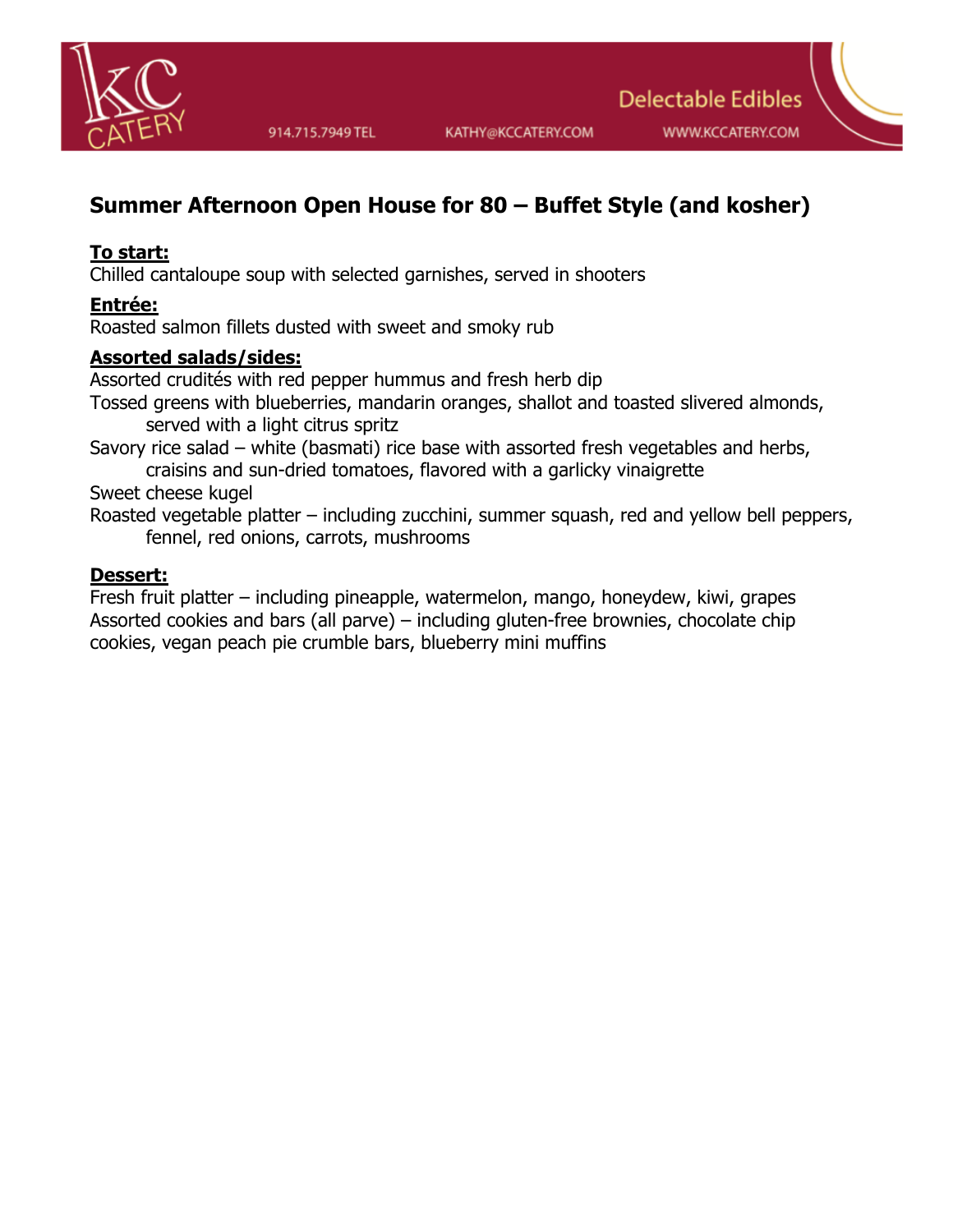

WWW.KCCATERY.COM

**Delectable Edibles** 

# **Fundraiser Dinner for 160 – Buffet Style**

#### **Nibbles to go with wine and beer:**

Crudités and pita chips, served with hummus and fresh herb dip

#### **Meal menu:**

Salad - tossed garden or field greens with citrus and berries Dinner rolls/focaccia with butter (including gluten-free) Chicken breasts Florentine – skinless, boneless chicken breasts stuffed with a flavorful spinach and mushroom mixture, served with a velouté sauce Butternut squash lasagna (vegetarian option) Savory rice pilaf Mixed roasted vegetables

#### **Dessert**

Assorted cheesecake squares, brownies and blondies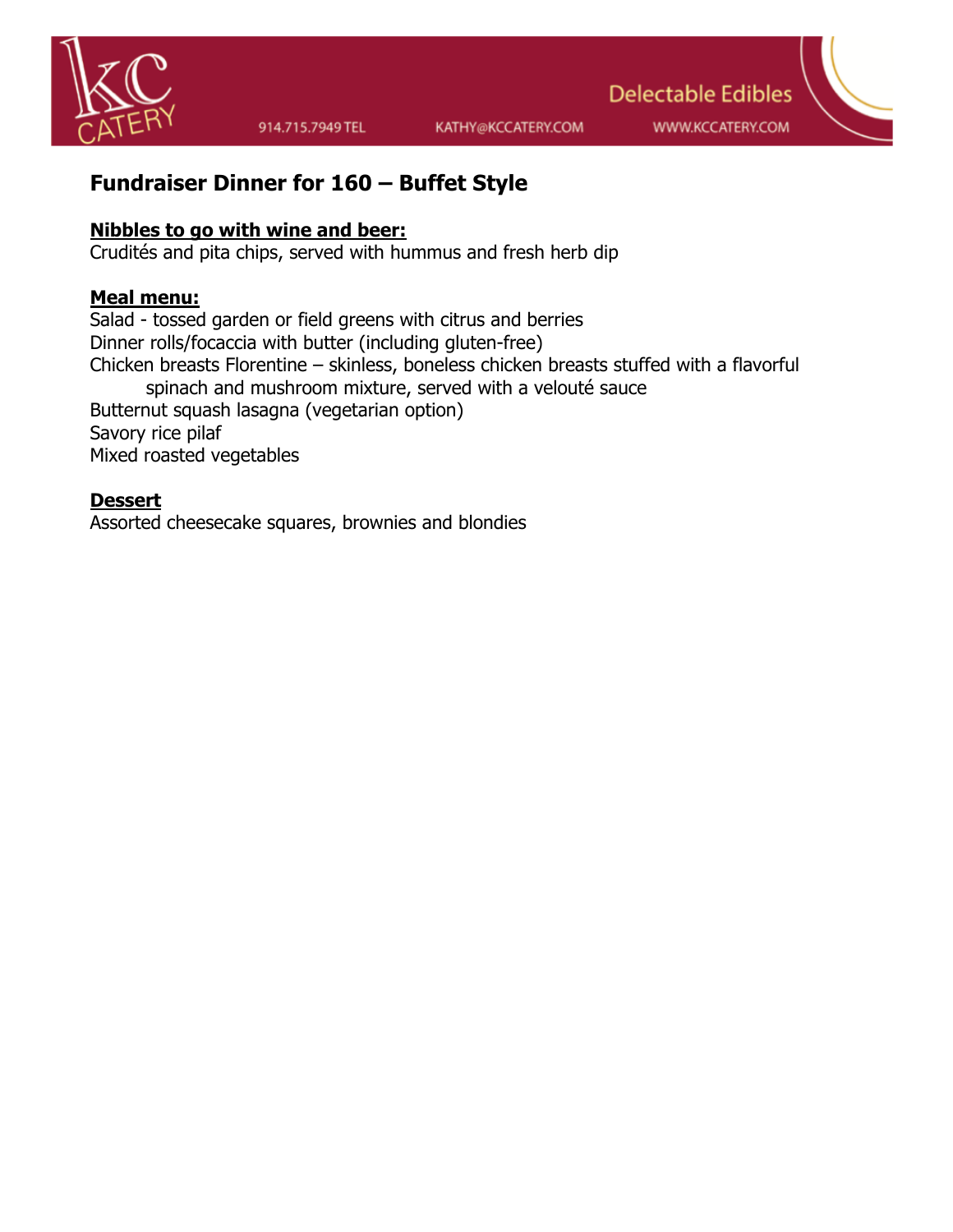

914.715.7949 TEL

KATHY@KCCATERY.COM

**Delectable Edibles** WWW.KCCATERY.COM

# **Fundraiser Dinner for 200+**

# **To start**

Crudités and pita chips, served with hummus and fresh herb dip

## **Main event**

Tossed garden salad with balsamic vinaigrette Focaccia /Dinner rolls (GF) with butter Herb-roasted loin of pork Oven roasted potatoes Lemony roasted broccoli with parmesan Quinoa-stuffed peppers (vegetarian option)

#### **Dessert**

Assorted mini cupcakes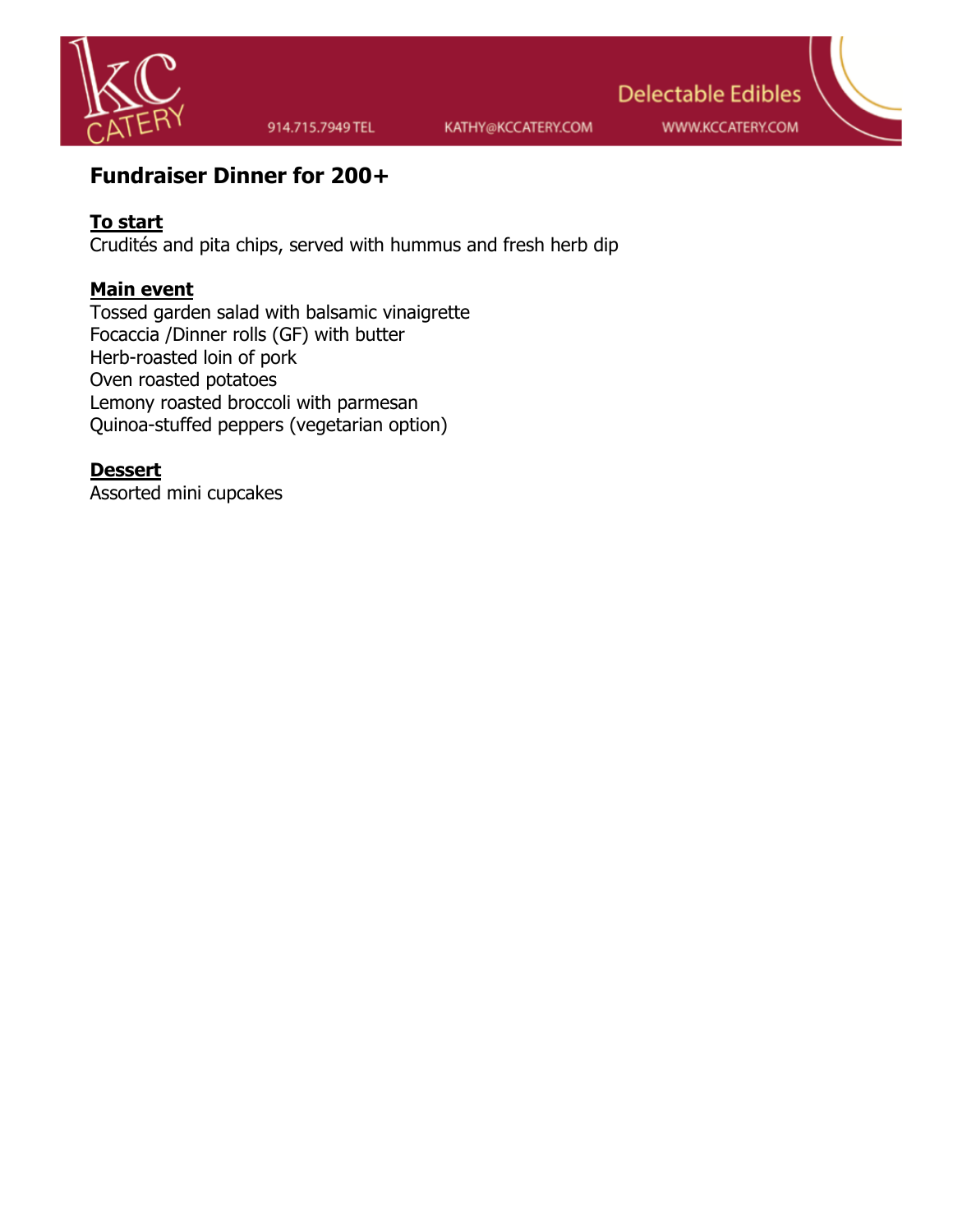

WWW.KCCATERY.COM

**Delectable Edibles** 

# **Dinner for 50**

### **Hors D'oeuvres**

Corn Cakes with Guacamole (passed) Mini Crab Cakes (passed) Melon/Prosciutto Spears (passed) Marinated Mixed Olives Vegetable & Cheese Platters

#### **Entrees**

Beef Tenderloin Chicken Fingers

#### **Accompaniments**

Corn Salad Roasted Potatoes Caprese Salad Caesar Salad

#### **Dessert**

Fruit platter Dark chocolate terrine with orange sauce